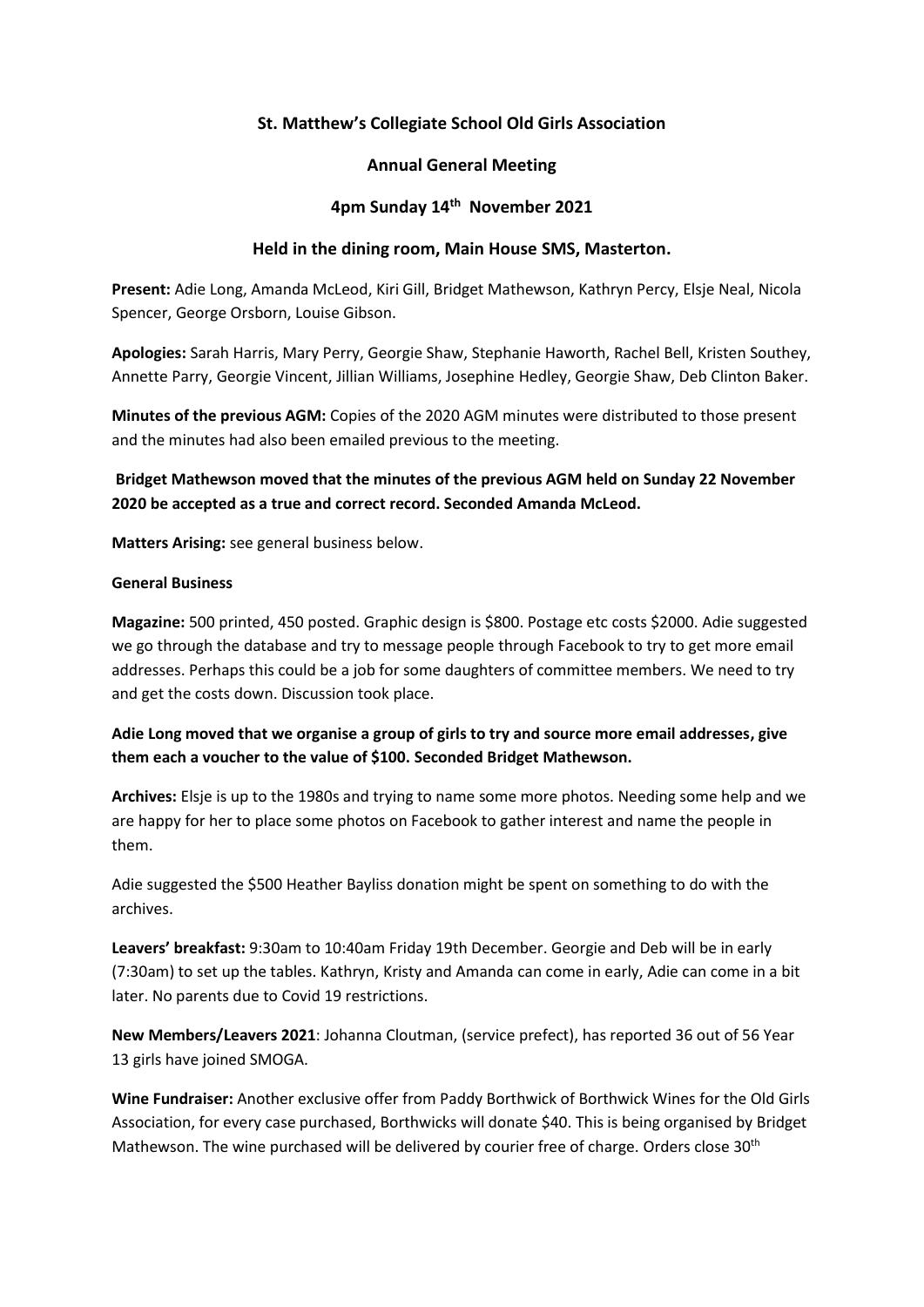November. Bridget asked that we all share the Facebook posts and spread the word that we are offering this wine. Need more orders, please get the word out.

**Reunions: Queens Birthday: decade reunions.** Bridget has had a meeting with Ed Cox and Grant Harper from ROBA to see what they send out to their leavers. So far for SMS 2002 and 2012 Year Group leavers have organised a Facebook group and there is some interest from 1982.

**Constitution Change:** A change is required in the wording to 10.7 to align with 5.1.

# **Bridget Mathewson moved that "limited assurance review" be replaced by "independent performance review" in 10.7 of the Constitution, Seconded Amanda McLeod.**

**Correspondence:** A request from Justine Johnson on behalf of the 2021 Ball Committee for financial assistance to reduce the cost of the tickets, (which are currently \$145 each). The request is for \$4,000. The request was sent in early November and since then there has been correspondence from the committee to Leavers parents about postponement of the ball due to Covid 19. It appears the Ball, in a different format, may be held on February 3<sup>rd</sup> 2022. Discussion took place on the request and the Constitution was referred to. Bridget pointed to 10.8 The funds of the Association are to be used solely in line with the objectives of the Association as stated in Section 2. Discussion took place and it was felt the request did not fall solely in line with our objectives.

# **Adie moved that the request is declined as it doesn't fall solely in line with our Constitution 10.8 (Finance) and 2 (Objectives). Seconded Bridget Mathewson. Adie & Amanda to compile a letter of reply to the Ball Committee on behalf of SMOGA.**

**Presidents Report:** Adie Long read her report. Adie acknowledged the sad passing of Lyn Lamb and outlined the fantastic work Lynn did over the years for SMOGA, she will be missed.

Report Attached.

## **Adie moved that her report be accepted. Seconded Amanda McLeod.**

**Financial Report:** Bridget Mathewson read her report and copies were distributed to those members present.

\$8,000 received from new members subs. \$8,000 received from our anonymous benefactor.

The major outgoings were Scholarships \$4,500, leavers badges \$2339.10, Magazine \$2185.80 and website \$2035.50.

Surplus of \$7981.00.

Accounts as of 31 August 2021: ANZ \$8747.74

WBS Call Investment 1 \$5594.98

WBS Fixed Term Investment \$122,294.11

Clare Jacobson from Sellar and Sellar was the Independent Financial Advisor (pro bono) and will update information required for the Annual Report for the Charities Commission.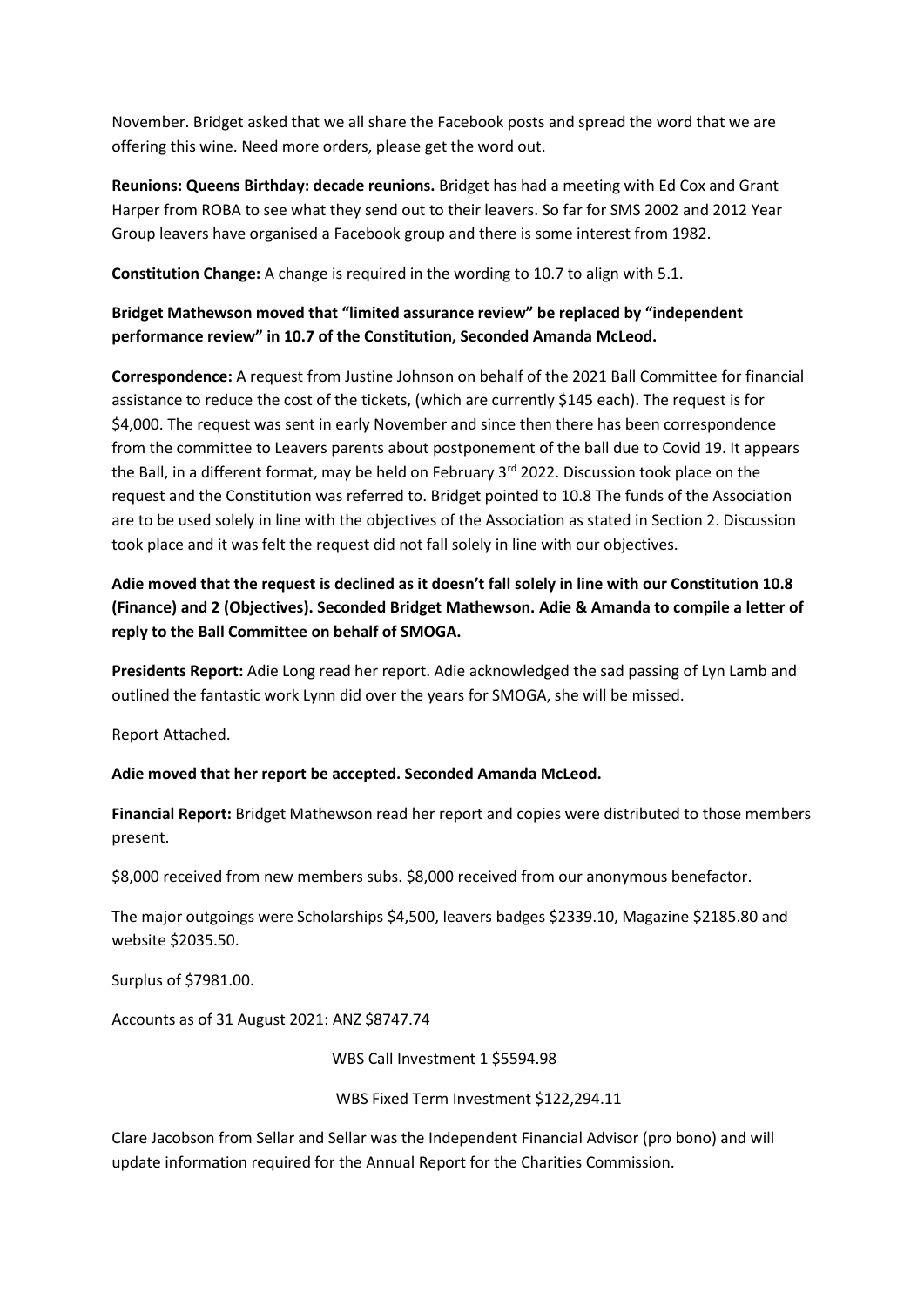Bridget reported that WBS do not have online banking and require signatures from all three signatories when we need to attend to one of the accounts. ANZ is a simple online authorisation. It would make sense to change all accounts to ANZ, a savings account would need to be opened to reinvest the WBS amount, (less the \$100,000 going into the Nikau Foundation) and have this specifically for Scholarships. Discussion.

Bridget to buy Clare a \$100 voucher from The Screening Room to thank her for her time.

# **Bridget moved that SMOGA close all WBS accounts and transfer to ANZ. Seconded Adie long. Carried.**

## **Bridget moved her report be accepted. Seconded Adie Long.**

#### **New Business**

**Nikau Foundation:** Adie Long explained the Nikau Foundation and how an investment works with this foundation. Adie, Amanda McLeod and Sarah Harris listened to Alice Montague of the Nikau Foundation earlier this year. Kate Chapman (SMOG and Chilton Saint James Old Girl) had been in contact with Adie informing her that the Chilton Saint James Old Girls association use the Nikau Foundation to invest their funds and received a dividend of \$7,500 this year. SMOGA would look to invest \$100,000 with this Foundation. The interest is approximately 8% Pa. 1.35% goes to fees, 3.5% returned to SMOGA, the rest is reinvested into the original \$100K deposit.

Discussion took place.

## **Adie moved that \$100,000 is transferred to the Nikau Foundation. Seconded George Orsborne**.

Amanda and Bridget signed the Nikau Foundation contract to allow this money to be invested in the Nikau Foundation

**Scholarships:** Discussion on the 'To the Stars Scholarship' to be replaced by a grant to a girl to partake in the Spirit of Adventure. SMOGA will donate \$2,500 towards the cost. This will be announced at Prize Giving each year. Girls to apply for the grant, the girls must be either be a member of SMOGA or have a relative who is a member of SMOGA. Girls can apply in Years 12 and 13.

# **Adie moved that the To the Stars Scholarship is discontinued and replaced by a grant of \$2,500 annually that will go towards the cost of a berth on the Spirit of Adventure.**

**The Boarding Student Scholarship:** discussion around this as a new Scholarship to be offered to Year 12 and 13s. A page in the Magazine was dedicated to this asking for donations, this needs more drive to get donations coming in. Social media etc.

## **Election of officers**

## **President**

Amanda McLeod nominated by Adie Long. Seconded Bridget Mathewson. Carried.

## **Secretary**